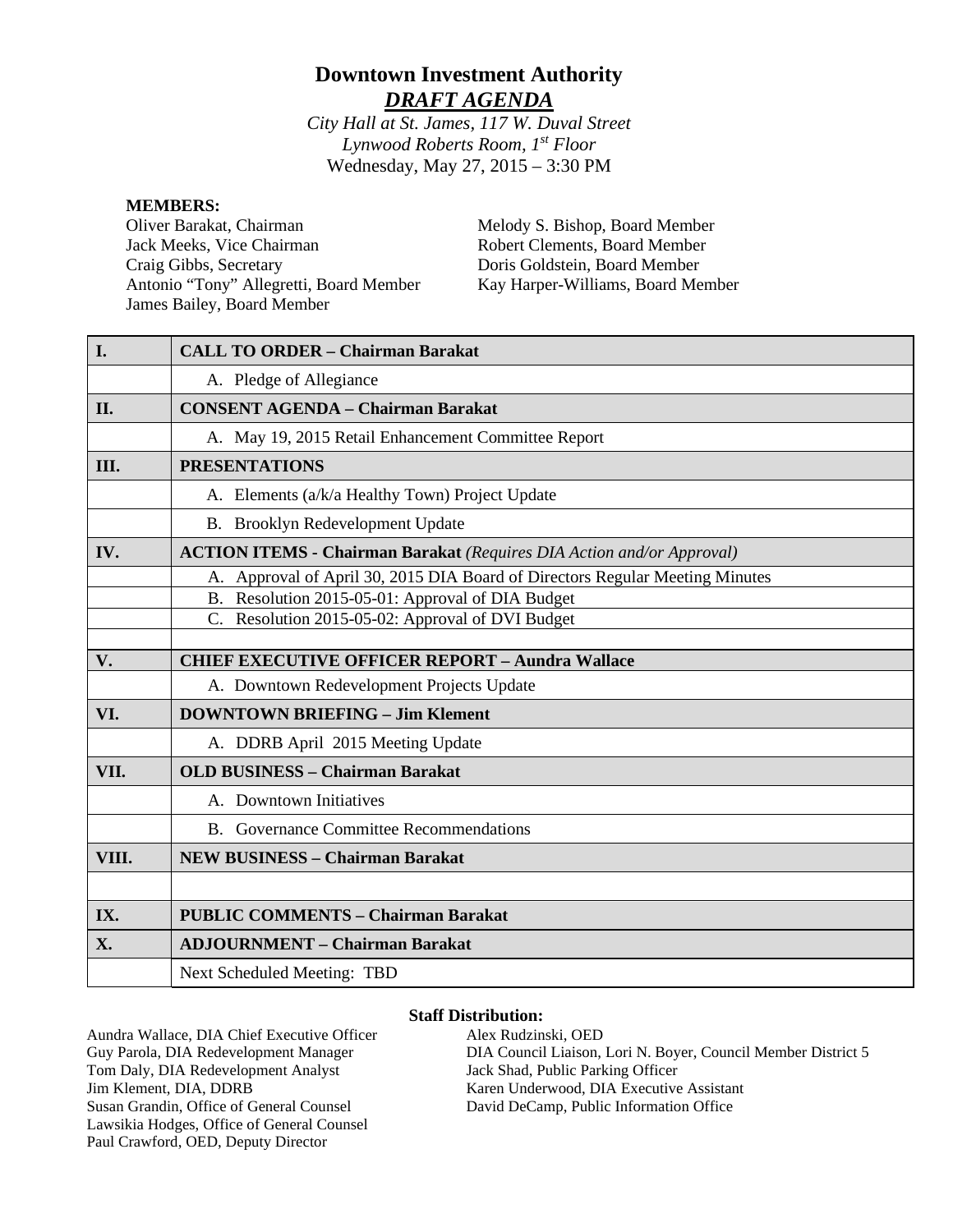

#### **Downtown Investment Authority Regular Meeting**

**City Hall at St. James 117 West Duval St., Lynwood Roberts Room** *Wednesday, May 27, 2015 - 3:30 p.m.*

# *DIA Regular MEETING MINUTES*

**Board Members Present:** Oliver Barakat, Chairman; Jack Meeks, Vice Chairman; Craig Gibbs; Secretary; Jim Bailey; Melody Bishop and Doris Goldstein

**Board Members Absent:** Tony Allegretti; Kay Harper-Williams and Robert Clements

**Council Member:** Lori Boyer

**DIA Staff:** Aundra Wallace, DIA Chief Executive Officer; Guy Parola, DIA Redevelopment Manager; Tom Daly, DIA Redevelopment Analyst; Jim Klement, DIA Development Coordinator; and Karen Underwood, DIA Executive Assistant

**Office of General Counsel:** Lawsikia Hodges and Susan Grandin

# **I. CALL TO ORDER**

Chairman Barakat convened the meeting at 3:44 p.m. with a quorum present.

# **II. CONSENT AGENDA**

# **A. RETAIL ENHANCEMENT COMMITTEE REPORT**

CEO Wallace reported that the REP Committee met on May  $19<sup>th</sup>$  to hear REP Application 2015-003, Chamblin's Uptown. The REP Committee did not take action on the application due to the need for additional information and the items were tabled

## **III. PRESENTATIONS**

## **A. Elements (a/k/a healthy Town) Project Update.**

Peter Rummel and Michael Munz provided a presentation on the proposed Healthy Town/Elements development to the Board. Healthy Town/Elements is a mixed-use development proposed on the former 28.6 acre JEA property located within Downtown's Southbank.

# **B. Brooklyn Redevelopment Update**

Paul Maxwell, a Vice President with Regency Centers, provided an update to the Board on the progress of their Brooklyn redevelopment efforts.

# **IV. ACTION ITEMS**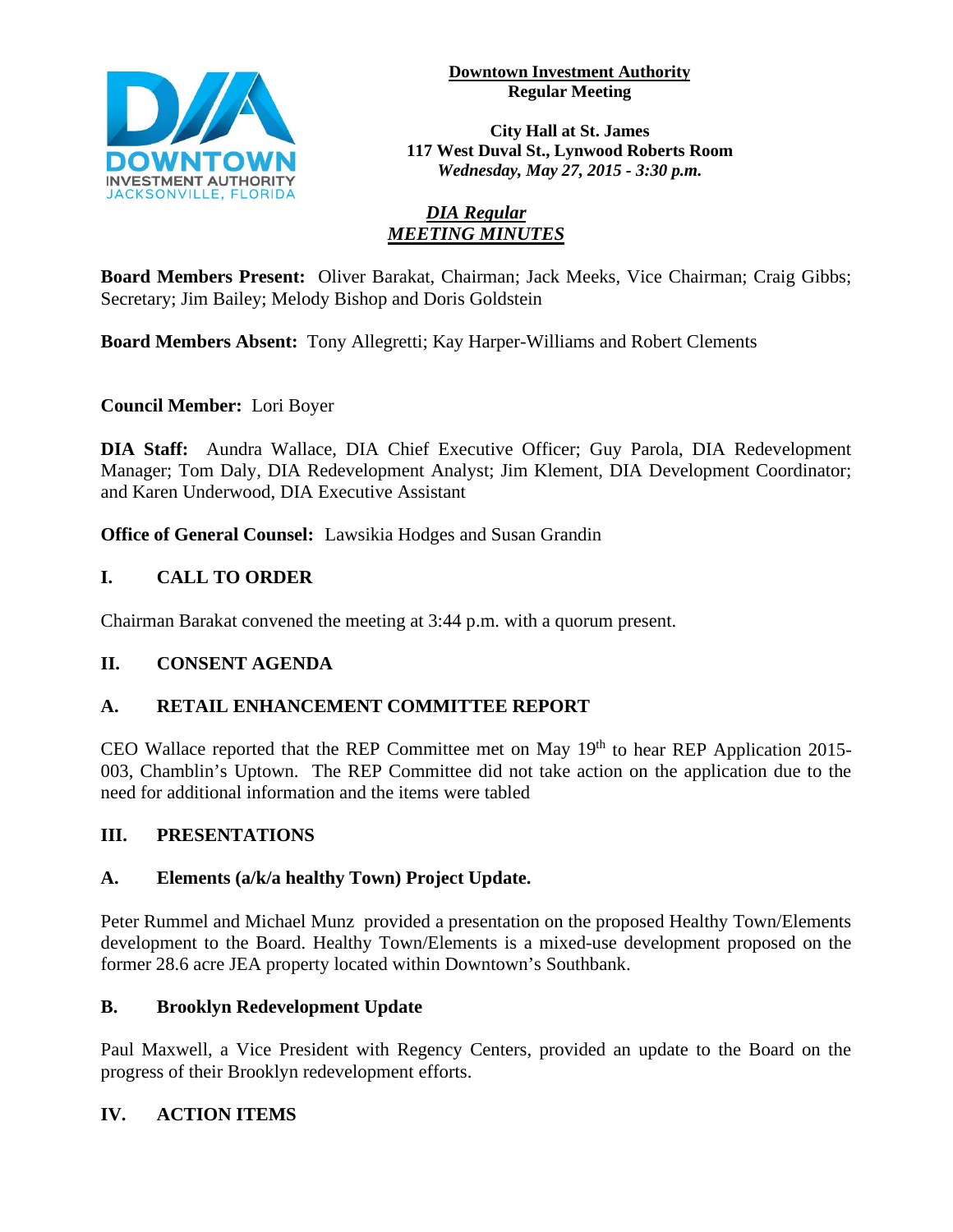## **A. APPROVAL OF APRIL 30, 2015 MEETING MINUTES**

A MOTION TO APPROVE WAS MADE BY BOARD MEMBER BAILEY. MOTION WAS WITHDRAWN. ITEM TABLED AND STAFF INSTRUCTED TO PROVIDE REVISED MINUTES AT NEXT BOARD MEETING.

## **B. RESOLUTION 2015-05-01: APPROVAL OF DIA BUDGET**

CEO Wallace brought forth Resolution 2015-05-01, provided copies and went over the budget with the Board.

The Operations Committee met Thursday, May 7, 2015 at 11:00 a.m. and recommended approval of the Jacksonville Downtown Investment Authority FY 2015-2016 Proposed Budget.

#### **A MOTION WAS MADE BY BOARD MEMBER MEEKS AND SECONDED BY BOARD MEMBER GIBBS APPROVING RESOLUTION 2015-05-01 RECOMMENDING THAT THE CITY COUNCIL OF THE CITY OF JACKSONVILE APPROVE DIA'S BUDGET AS PART OF THE CITY'S OVERALL BUDGET APPROVAL.**

## **THE MOTION PASSED UNANIMOUSLY 6-0**

## **C. RESOLUTION 2015-05-02: APPROVAL OF DVI BUDGET**

CEO Wallace brought forth a memo regarding DVI that included Resolution 2015-05-02 and provided copies of the overall DVI budget to the Board.

Bill Prescott and Jacob Gordon provided an overview of the DVI's budget to the Board and were present to answer any questions.

## **A MOTION WAS MADE BY BOARD MEMBER GIBBS AND SECONDED BY BOARD MEMBER MEEKS TO APPROVE RESOLUTION 2015-05-02.**

**A MOTION TO AMEND WAS MADE BY BOARD MEMBER GOLDSTEIN AND SECONDED BY BOARD MEMBER BISHOP. THE MOTION INSTRUCTED STAFF TO SCHEDULE DISCUSSIONS WITH DVI TO DETERMING FUTURE DIVISION OF TASKS BETWEEN THE ORGANIZATIONS. THE MOTION FAILED BY A VOTE OF 0- 6.**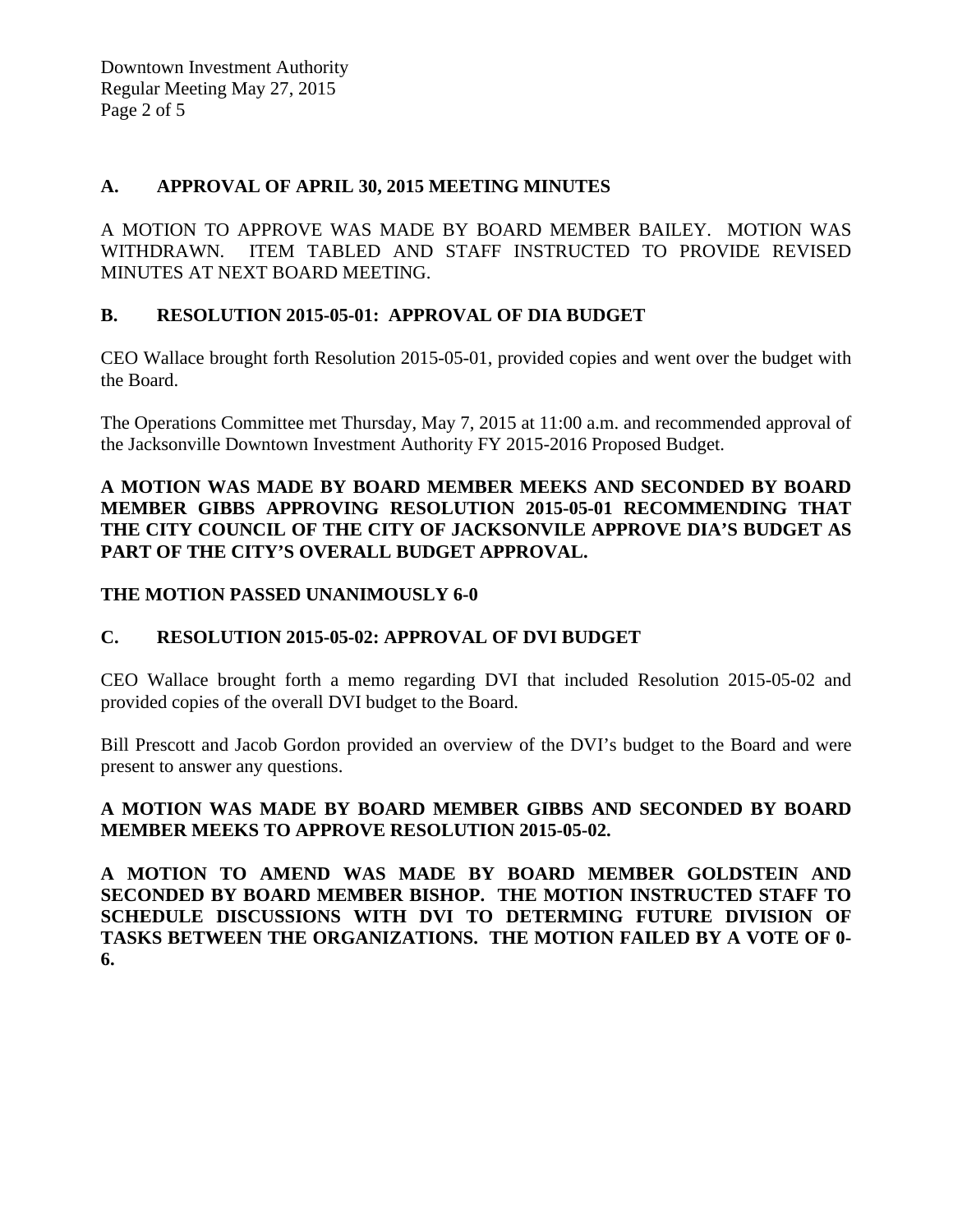Downtown Investment Authority Regular Meeting May 27, 2015 Page 3 of 5

**A MOTION TO AMEND WAS MADE BY BOARD MEMBER GIBBS AND SECONDED BY BOARD MEMBER BISHOP. THE MOTION REMOVES SECTION 2 OF RESOLUTION 2015-05-03. THE MOTION PASSED UNANIMOUSLY 6-0** 

**THE MOTION TO APPROVE RESOLUTION 2015-05-02 AS AMENDED WAS APPROVED 6-0.**

**D. RESOLUTION 2015-05-03: A RESOLUTION OF THE DOWNTOWN INVESTMENT AUTHORITY SUPPORTING THE DESIGNATION OF ELENA FLATS, LOCATED AT 122 EAST DUVAL STREET IN DOWNTOWN JACKSONVILLE, AS A LOCAL LANDMARK.**

#### **A MOTION WAS MADE BY BOARD MEMBER BISHOP AND SECONDED BY BOARD MEMBER BAILEY APPROVING RESOLUTION 2015-05-03. THE MOTION PASSED 5- 0-1(MEEKS)**

#### **GOVERNANCE COMMITTEE RECOMMENDATIONS**

The Governance Committee met regarding CEO Wallace's evaluation in March. The Committee voted to provide to the DIA Board an employment contract with CEO Wallace for their approval. Ms. Lawsikia Hodges, Esq., from the Office of General Counsel and Ms. Diane Moser, Chief of Talent Management for the City, was in attendance as subject matter experts.

A draft employment contract was provided to the DIA Board for action.

#### **A MOTION WAS MADE BY BOARD MEMBER GIBBS AND SECONDED BY BOARD MEMBER MEEKS TO APPROVE THE DIA CHIEF EXECUTIVE OFFICER EMPLOYMENT AGREEMENT.**

**A MOTION TO AMEND THE EMPLOYMENT CONTRACT WAS MADE BY BOARD MEMBER MEEKS AND SECONDED BY BOARD MEMBER BAILEY. THE AMENDMENT PROPOSED A REQUIREMENT THAT A SUPER MAJORITY VOTE OF THE DIA BOARD IS REQUIRED TO TERMINATE CEO WALLACE DURING THE CONTRACT PERIOD. A SUPER MAJORITY BEING DEFINED AS A MINIMUM OF SIX (6) DIA BOARD MEMBERS. THE MOTION PASSED 6-0.** 

## **V. CHIEF EXECUTIVE OFFICER REPORT**

#### **A. Downtown Redevelopment Projects Update**

#### **The Jacksonville Landing Update**

CEO Wallace stated that a kick-off meeting with the consultant team for the Jacksonville Landing design efforts was held on Thursday, May 21st.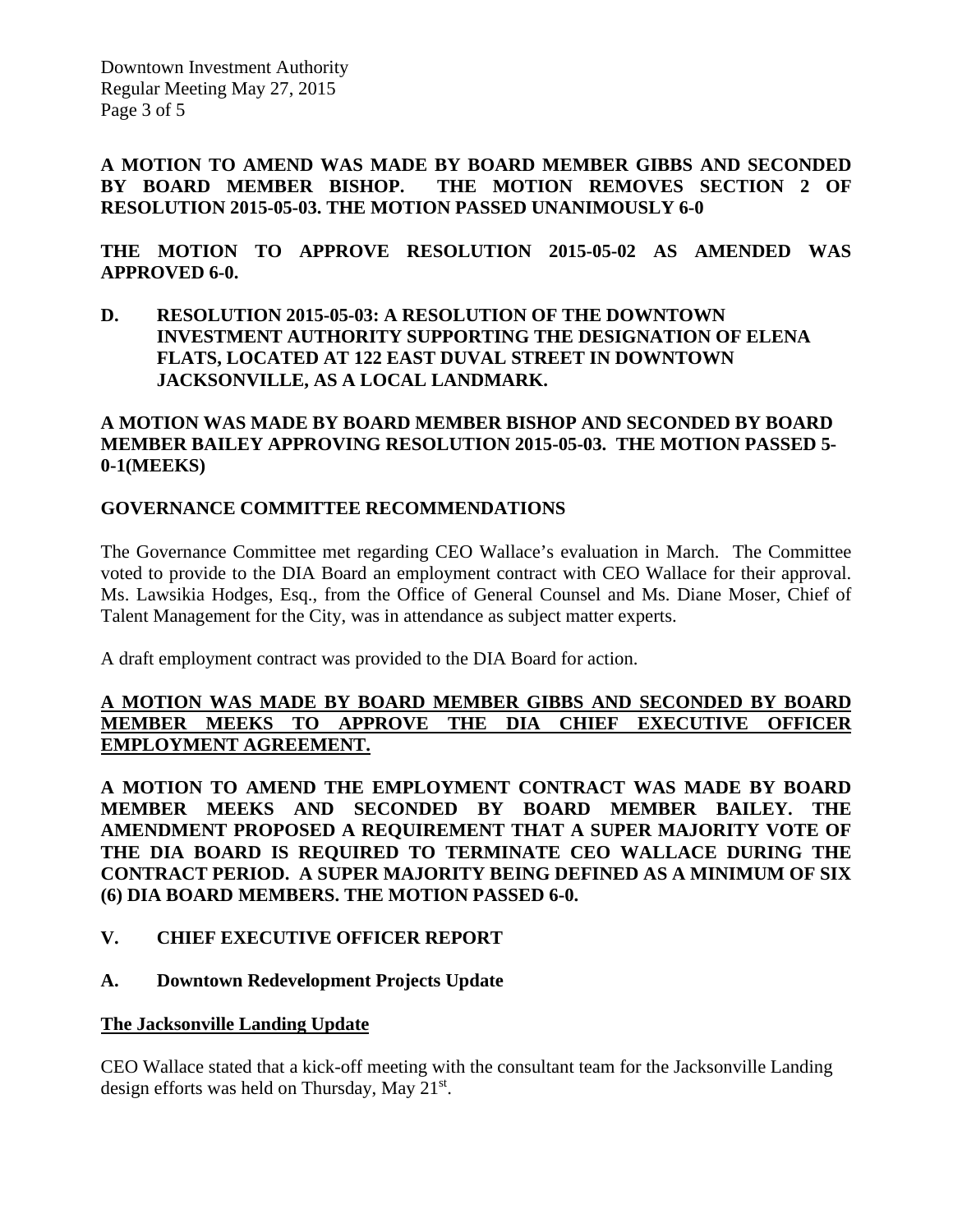Downtown Investment Authority Regular Meeting May 27, 2015 Page 4 of 5

Council Member Boyer informed the Board of Ordinance 2015-0272, which includes \$1 Million for Main Street Bridge Riverwalk Improvements, including development of a restroom storage facility and other amenities to improve the Riverwalk area near the Main Street Bridge. Councilwoman Boyer offered an amendment to the Bill requiring that the funds be placed in a Special Council Contingency Account with the scope to be approved at a later date by Council.

#### **Shipyards**

CEO Wallace provided an update on the Shipyards negotiations with Iguana Investments Florida, LLC. reported that he and Chairman Barakat will coordinate their schedules and take the Board comments from the April  $30<sup>th</sup>$  meeting to use them in their due diligence.

CEO Wallace discussed the appraisal for the Shipyards site, which was previously made available to Board members.

#### **Ordinance 2015-306: 2015B Series Text Amendment**

CEO Wallace provided the Board a memo requesting permission to schedule two (2) DRI workshops: the first being an educational meeting on the Downtown DRI, and the second workshop specific to addressing Ordinance 2015-306.

#### **Ordinance 2015-0170: Designating the Elena Flats Building at 122 E Duval Street as a Landmark**

The Board directed staff to provide a letter to City Council stating its support of Ordinance 2015- 0170 and the designation of the Elena Flats building as a local historic landmark. The Board approved Resolution 2015-05-03.

#### **PUBLIC COMMENTS**

None

#### **A MOTION WAS MADE BY BOARD MEMBER BISHOP AND SECONDED BY BOARD MEMBER BAILEY SUPPORTING THE RECOMMENDATION OF THE HISTORIC PRESERVATION COMMISSIONS LANDMARK AND STATUS.**

#### **THE MOTION PASSED 5-0-1 (MEEKS)**

Council Member Boyer encouraged the Board to ask the Office of General Counsel to draft a resolution to articulate those parts of the plan that the Council has adopted which would support the action.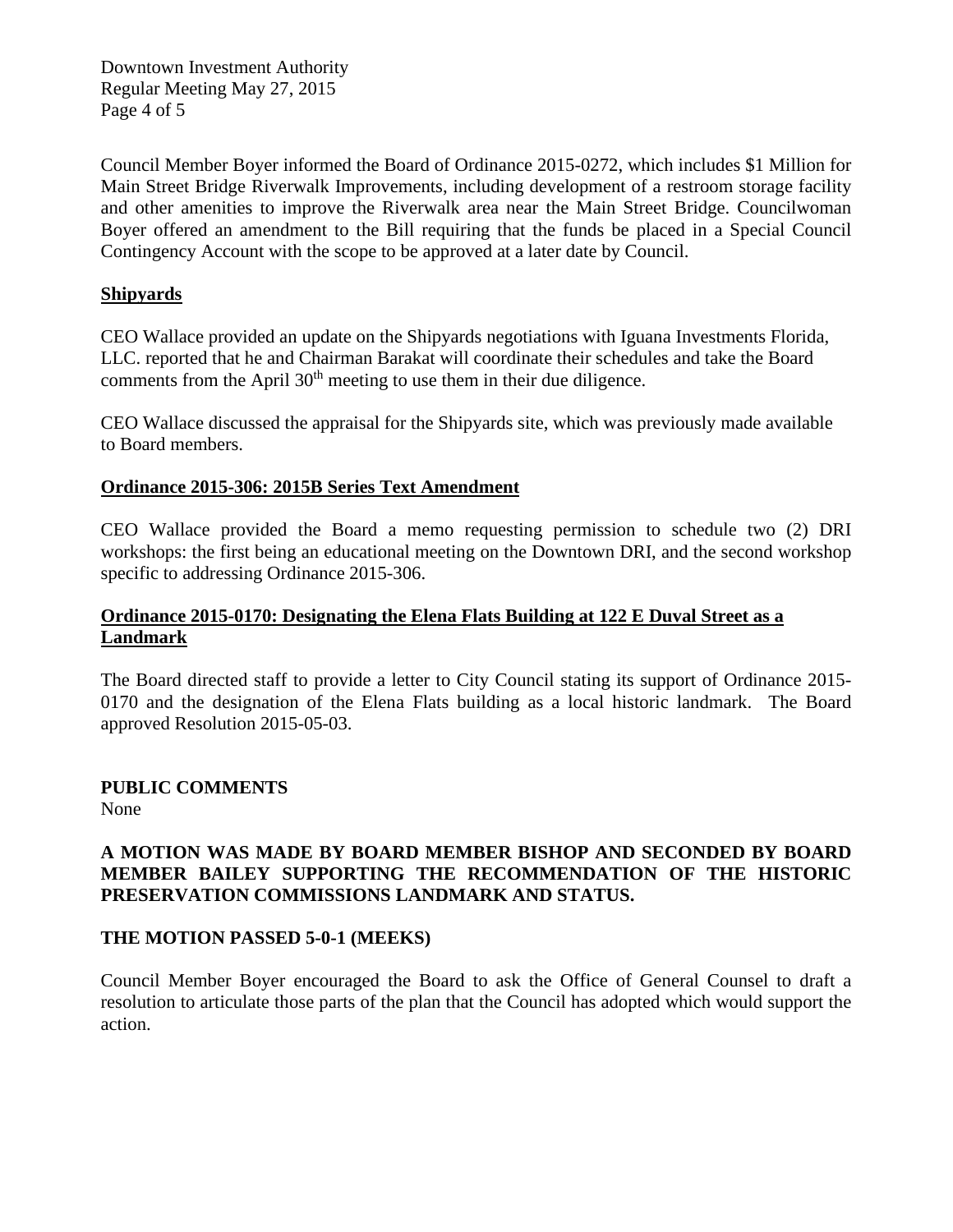Downtown Investment Authority Regular Meeting May 27, 2015 Page 5 of 5

#### **VI. DOWNTOWN BRIEFING**

Jim Klement provided the DDRB update and there will be meeting scheduled tomorrow, May 28, 2015 at 2:00 p.m. in the Don Davis Room.

#### **VII. OLD BUSINESS**

#### **Downtown Initiatives**

Board Member Bailey requested the DIA to create a committee for the St. Johns River Taxi to continue the service going in Downtown Jacksonville. Ordinance 2015-397 was introduced to City Council seeking a contract with Lakeshore Marine Services that would provide city fund of \$240,000 for use over two years as long as the operator matches those funds.

Chairman Barakat appointed Board Member Bailey as Chairman of the committee along with Board Member Bishop and Board Member Meeks.

#### **Governance**

Chairman Barakat requested Board Member Gibbs to set up a nominating committee to establish and make recommendations of a Chair, Vice Chair and Secretary.

#### **VIII. NEW BUSINESS**

Chairman Barakat received a letter of resignation from Board Member Allegretti. He read the letter for the record and requested a Resolution thanking him for his service at the next regular meeting.

CEO Wallace reported that three (3) Board Members terms will be expiring on June 30, 2015. Those members are: Chairman Barakat, Board Member Bailey and Board Member Kay Harper-Williams.

#### **IX. PUBLIC COMMENTS**

Public speaker cards on file with the Downtown Investment Authority.

## **X. ADJOURNMENT**

Chairman Barakat adjourned the meeting at approximately 7:05 p.m.

*The written minutes for this meeting are only an overview of what was discussed. For verbatim comments of this meeting, an audio CD is available upon request. Please contact Karen Underwood, at (904) 630-3492, or by email at karenu@coj.net.*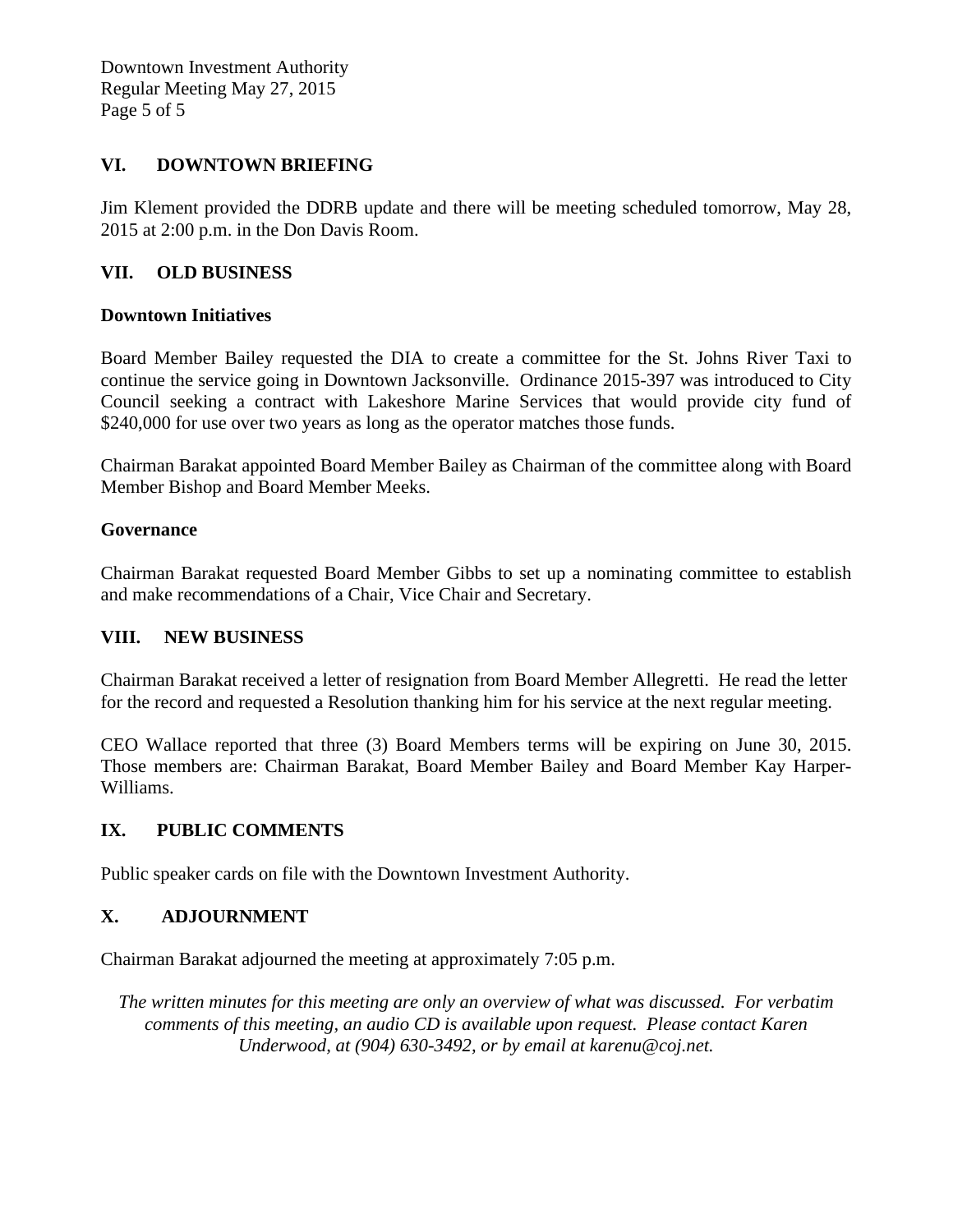#### **A RESOLUTION OF THE DOWNTOWN INVESTMENT AUTHORITY (DIA) RECOMMENDING THAT THE CITY COUNCIL OF THE CITY OF JACKSONVILLE APPROVE THE ATTACHED BUDGET AS PART OF THE CITY'S OVERALL BUDGET APPROVAL; PROVIDING AN EFFECTIVE DATE.**

**WHEREAS,** the Downtown Investment Authority ("DIA") has been designated by the City of Jacksonville as the Community Redevelopment Agency for community redevelopment areas within the boundaries of Downtown pursuant to Ordinance 2012-364-E, and further granted authorities via Ordinance 2014-0560; and

**WHEREAS,** The DIA Board membership was appointed by the Mayor and City Council and confirmed by the Council initially in October 2012; and

**WHEREAS,** In addition to monthly regularly scheduled DIA Board of Directors meetings, DIA holds numerous special meetings to discuss and move a variety of issues; and

**WHEREAS,** One of the functions of DIA is to serve as Downtown Jacksonville's Community Redevelopment Agency; and

**WHEREAS,** In order to serve in its various statutory and City functions a fiscal year 2015-2016 budget is attached hereto.

**BE IT RESOLVED, By the Downtown Investment Authority:** 

**Section 1.** The DIA finds that the recitals set forth above are true and correct and are incorporated herein by this reference.

**Section 2.** The DIA respectfully submits and recommends to the City Council of the City of Jacksonville the attached proposed budget in the amount of \$1,210, 674.

**Section 3.** This Resolution 2015-05-01 shall become effective upon its approval by the DIA this 27th day of May, 2015.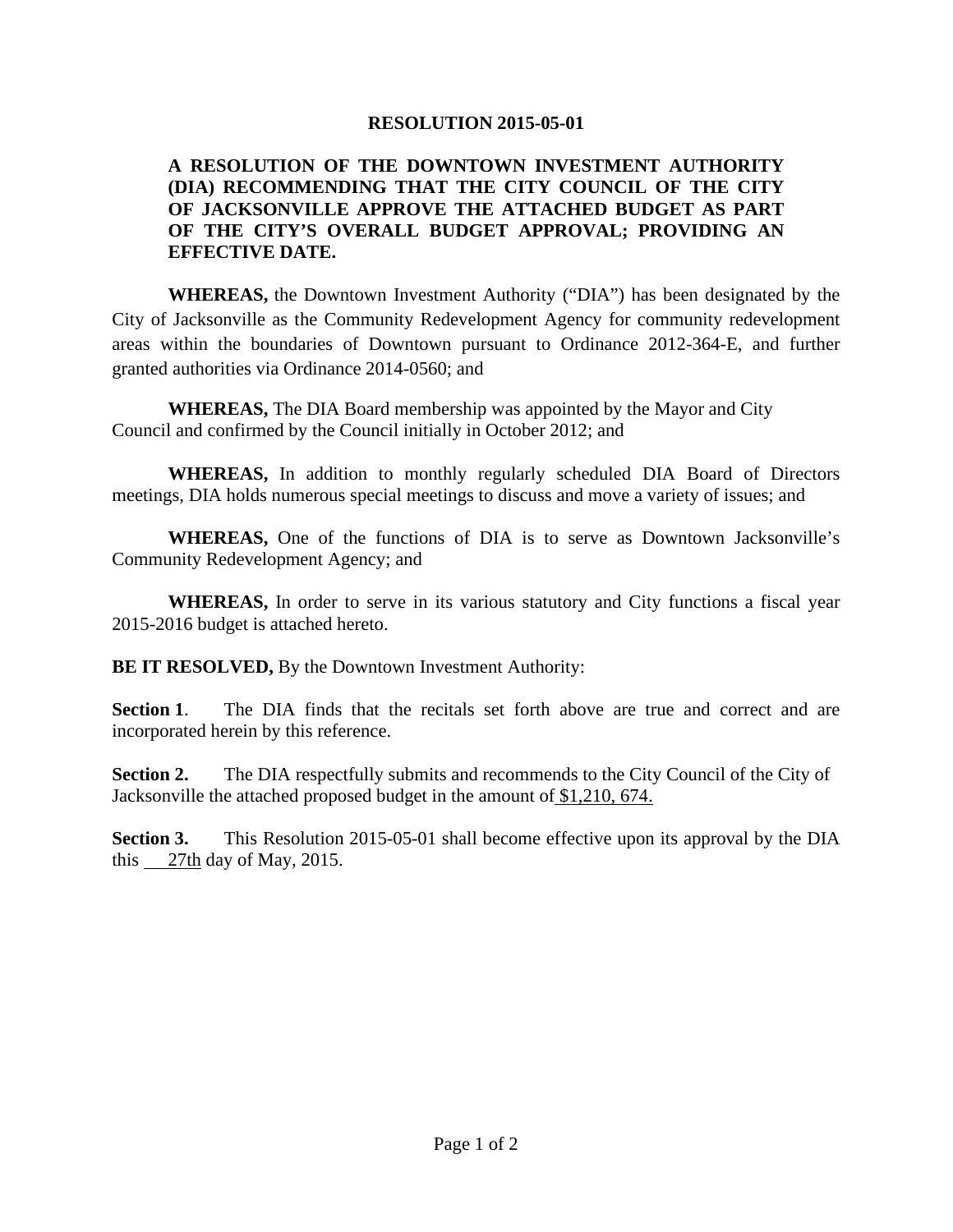| WITNESS:              | <b>DOWNTOWN INVESTMENT AUTHORITY</b>                             |
|-----------------------|------------------------------------------------------------------|
|                       | Oliver Barakat, Chairman                                         |
|                       | VOTE: In Favor: _________ Opposed: __________ Abstained: _______ |
| <b>FORM APPROVAL:</b> |                                                                  |

Office of General Counsel

G:\Shared\Administration\Aundra Wallace\DIA Resolutions\2015\May 2015\RESOLUTION 2015-05-01.doc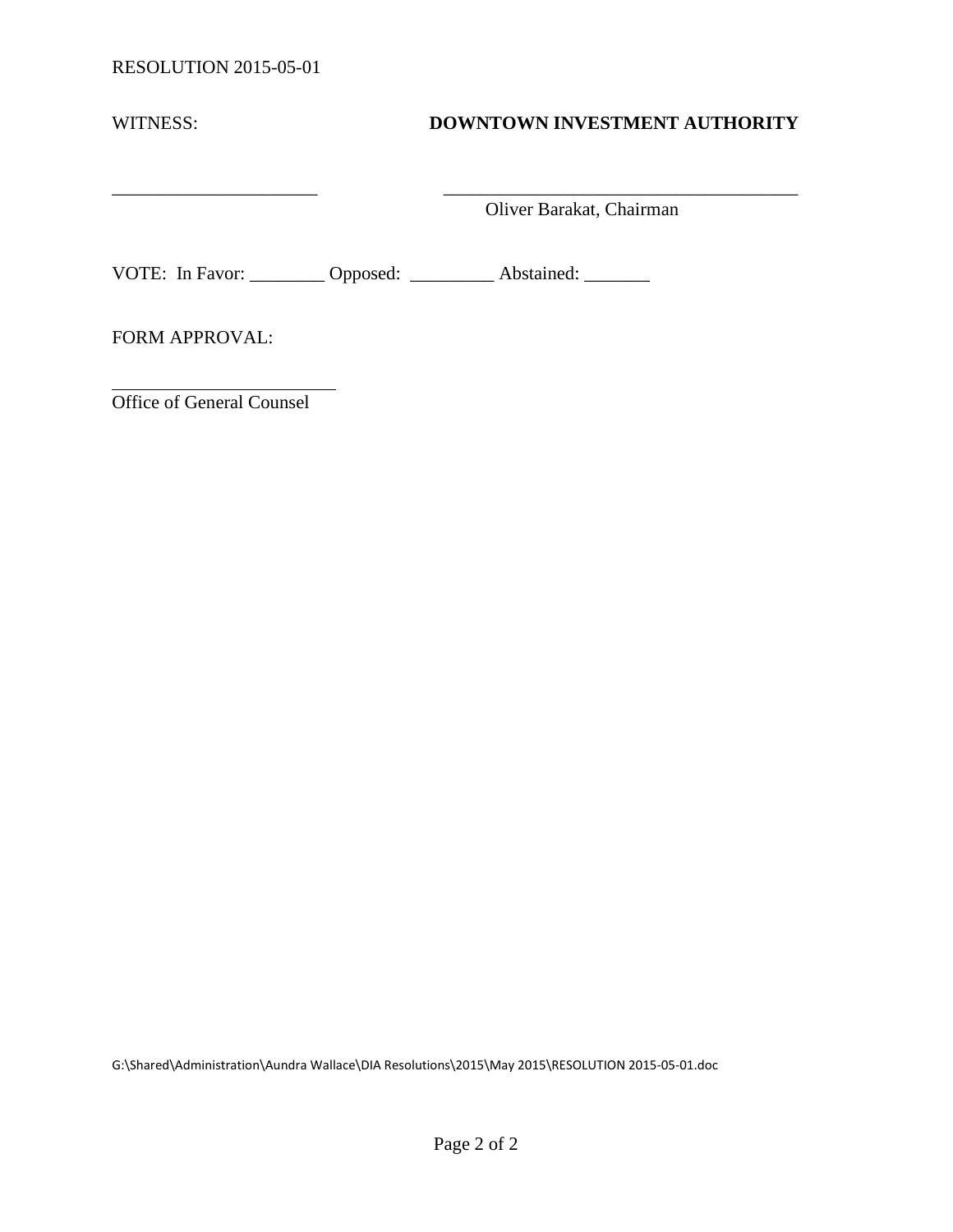| Jacksonville Downtown Investment Authority FY 2015/2016 Proposed Budget                      |                                                                                                                                                                                                                                                                                                                  | <b>City Council</b>            | <b>City Council</b>           | <b>YTD</b>                         | <b>YTD</b>                  | <b>DIA</b>                                                                          |
|----------------------------------------------------------------------------------------------|------------------------------------------------------------------------------------------------------------------------------------------------------------------------------------------------------------------------------------------------------------------------------------------------------------------|--------------------------------|-------------------------------|------------------------------------|-----------------------------|-------------------------------------------------------------------------------------|
|                                                                                              |                                                                                                                                                                                                                                                                                                                  | FY 2013/2014                   | FY 2014/2015                  | FY 2014/2015                       | <b>VARIANCE</b>             | FY 2015/2016                                                                        |
| <b>Budget Categories</b>                                                                     |                                                                                                                                                                                                                                                                                                                  | <b>Adopted Budget</b>          | <b>Adopted Budget</b>         | <b>Expenses &amp; Encmubrances</b> | <b>Balance</b>              | <b>Proposed Budget</b>                                                              |
| <b>Salaries</b>                                                                              |                                                                                                                                                                                                                                                                                                                  | \$380,000                      | \$424,338                     | \$229,441                          | \$194,897                   | \$444,838                                                                           |
| <b>Benefits</b>                                                                              |                                                                                                                                                                                                                                                                                                                  | \$138,090                      | \$118,629                     | \$63,916                           | \$54,713                    | \$117,879                                                                           |
| <b>Professional Services</b>                                                                 | Marketing & Public Relations<br>Real Estate Services & Market Analysis<br>DRI Reporting & Regulatory Compliance<br>Arichtecture; Engineering; and Environmental Services<br><b>Professional Planning Services</b><br>Misc. - Surverys; Appraisals; etc.                                                          | \$585,754                      | \$447,851                     | \$157,351                          | \$290,500                   | \$445,000<br>\$50,000<br>\$75,000<br>\$100,000<br>\$100,000<br>\$70,000<br>\$50,000 |
| Travel Expense (Hotel/Airfare/Meals/Transportation)                                          | <b>ICSC National Conference</b><br>International Downtown Association (IDA) Conference<br>Urban Land Institute (ULI) Conference<br>Florida Redevelopment Association (FRA) Conference<br>American Planning Assocation (APA) Conference<br>Jax Chamber Leadership Trips<br><b>Prospect Trips</b><br>Local Mileage | \$14,100                       | \$14,100                      | \$5,403                            | \$8,697                     | \$14,100                                                                            |
| <b>Internal Service Charges</b>                                                              | OGC Legal<br>Copier Services / Mailroom / ITD<br><b>Bldg Cost</b><br>Insurance                                                                                                                                                                                                                                   | \$140,191                      | \$89,776                      | \$89,040                           | \$736                       | \$100,000<br>\$56,000<br>\$7,261<br>\$27,909<br>\$8,830                             |
| <b>Marketing &amp; Promotions</b>                                                            | <b>ICSC RECON</b><br><b>Annual Report</b><br><b>DIA Collateral</b><br><b>Legal Notices</b><br>DIA Website Mtnc                                                                                                                                                                                                   | \$100,350                      | \$12,750                      | \$2,878                            | \$9,872                     | \$15,000<br>\$5,000<br>\$2,000<br>\$3,000<br>\$2,000<br>\$3,000                     |
| <b>Event Contributions/Sponsorship</b>                                                       |                                                                                                                                                                                                                                                                                                                  | \$35,000                       | \$35,000                      | \$35,000                           | \$0                         | \$50,000                                                                            |
| <b>Misc</b>                                                                                  |                                                                                                                                                                                                                                                                                                                  | \$3,400                        | \$5,726                       | \$1,610                            | \$4,116                     | \$5,726                                                                             |
| Office/Operating Supplies<br>Memberships/Dues/Subscriptions<br>Office Equipment/Improvements |                                                                                                                                                                                                                                                                                                                  | \$9,000<br>\$16,617<br>\$5,002 | \$3,293<br>\$7,035<br>\$7,631 | \$2,069<br>\$6,664<br>\$6,552      | \$1,224<br>\$371<br>\$1,079 | \$3,500<br>\$7,000<br>\$7,631                                                       |
| <b>Total Budget Submitted</b>                                                                |                                                                                                                                                                                                                                                                                                                  | \$1,427,504                    | \$1,166,129                   | \$599,924                          | \$566,205                   | \$1,210,674                                                                         |

The recommended proposed budget for FY 15/16 reflects an increase of \$44,545 over FY 14/15. The increases are reflected in the salaries, internal charges and event contributions line items. Professional Services:

Please Note:

The recommended proposed budget for FY 15/16 reflects a staff of 5.

The Landing Design Contract Pending - \$100,000

Real Estate Services Contract Pending - \$95,000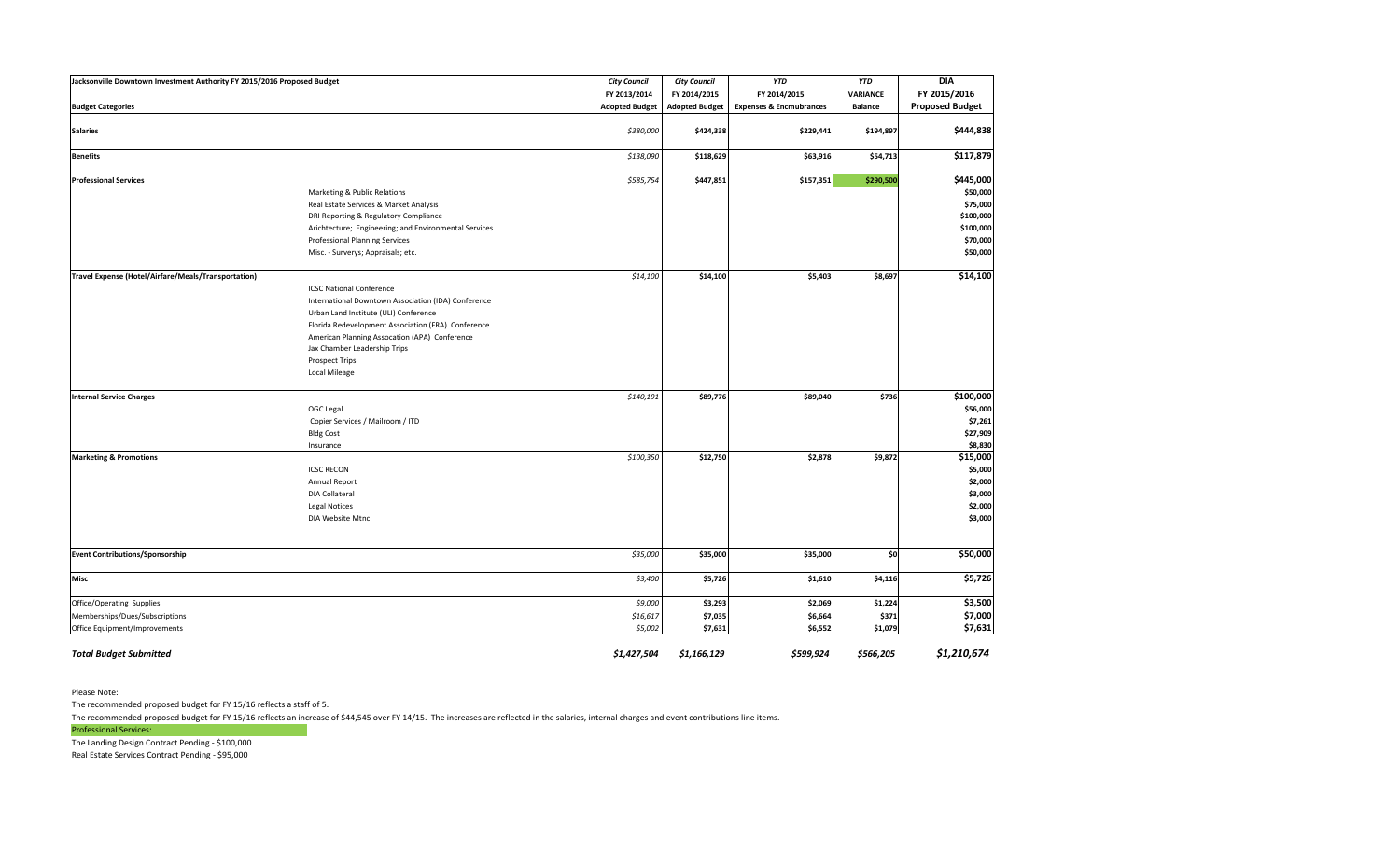**A RESOLUTION OF THE DOWNTOWN INVESTMENT AUTHORITY SUPPORTING THE CITY OF JACKSONVILLE'S ("CITY") FINANCIAL CONTRIBUTION TO DOWNTOWN VISION, INC. ("DVI"), EQUAL TO 1.1 MILS OF THE ASSESSED VALUE OF PRIVATELY HELD COMMERCIAL PROPERTIES WITHIN DVI'S BUSINESS IMPROVEMENT DISTRICT; AND RECOMMENDING THAT THE CITY COUNCIL APPROVE DVI'S 2015-2016 ANNUAL BUDGET AND WORKPLAN.** 

**WHEREAS,** DVI provides public services within the Downtown Business Improvement District ("BID") in accordance with the Enhanced Municipal Services Agreement ("Agreement"), including, but not limited to, cleaning, marketing, event planning, and the Ambassador Program; and

**WHEREAS,** the City Council, pursuant to Ordinance 1999-1175-E, created the Downtown BID; authorized the imposition of Special Assessments within the BID; and made certain findings of fact as to the benefit to be derived from property owners within the BID; and authorized execution of the Agreement; and

**WHEREAS,** the City Council re-confirmed the BID and continuation of the original Agreement via Ordinances 2005-785-E and 2012-422-E; and

**WHEREAS,** the City Council at its discretion has been financially contributing \$311,660.00; and

**WHEREAS**, the Downtown Investment Authority ("DIA") has been designated by the as the Community Redevelopment Agency for community redevelopment areas within the boundaries of Downtown pursuant to Ordinance 2012-364-E, and further granted authorities via Ordinance 2014-0560; and

**WHEREAS,** the BID is completely located within Downtown; and

**WHEREAS,** the DIA finds that DVI provides valuable, enhanced public services to property owners within the BID; and

**WHEREAS,** the DIA finds that these public services could not be effectively provided by DVI without continued financial support from the City.

**BE IT RESOLVED,** by the Downtown Investment Authority:

**Section 1**. The DIA finds that the recitals set forth above are true and correct and are incorporated herein by this reference.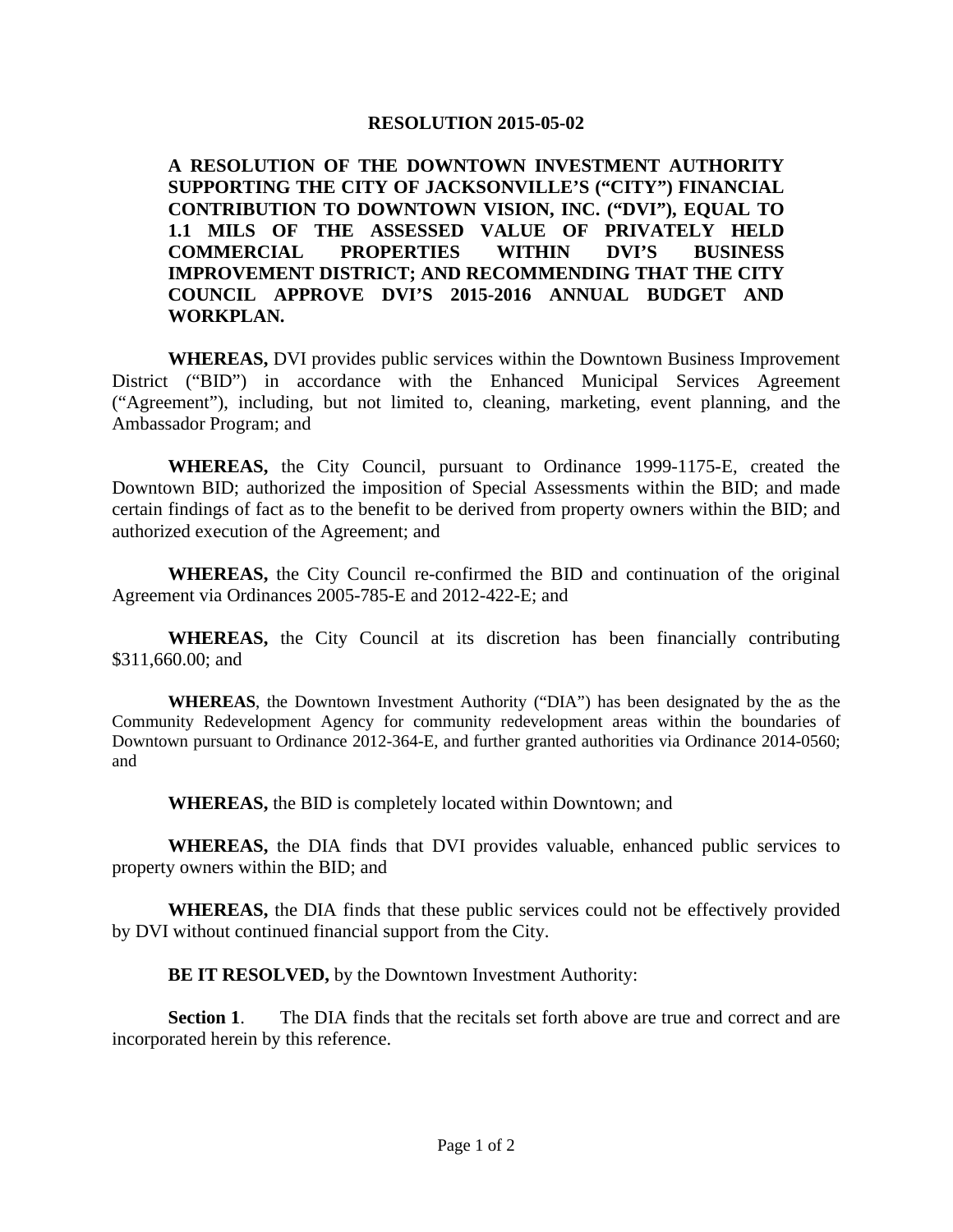**Section 2.** The DIA recommends that the City Council approve DVI's Budget and Workplan, included as Attachment 'A' hereto, with a \$481,498.00 City voluntary contribution.

**Section 3.** This Resolution 2015-05-02 shall become effective upon its approval by the DIA this  $27<sup>th</sup>$  day of May, 2015.

#### WITNESS: **DOWNTOWN INVESTMENT AUTHORITY**

Oliver Barakat, Chairman

VOTE: In Favor: \_\_\_\_\_\_\_\_ Opposed: \_\_\_\_\_\_\_\_ Abstained: \_\_\_\_\_\_

FORM APPROVAL:

Office of General Counsel

G:\Shared\Administration\Aundra Wallace\DIA Resolutions\2015\May 2015\RESOLUTION 2015-05-02\_DVI.doc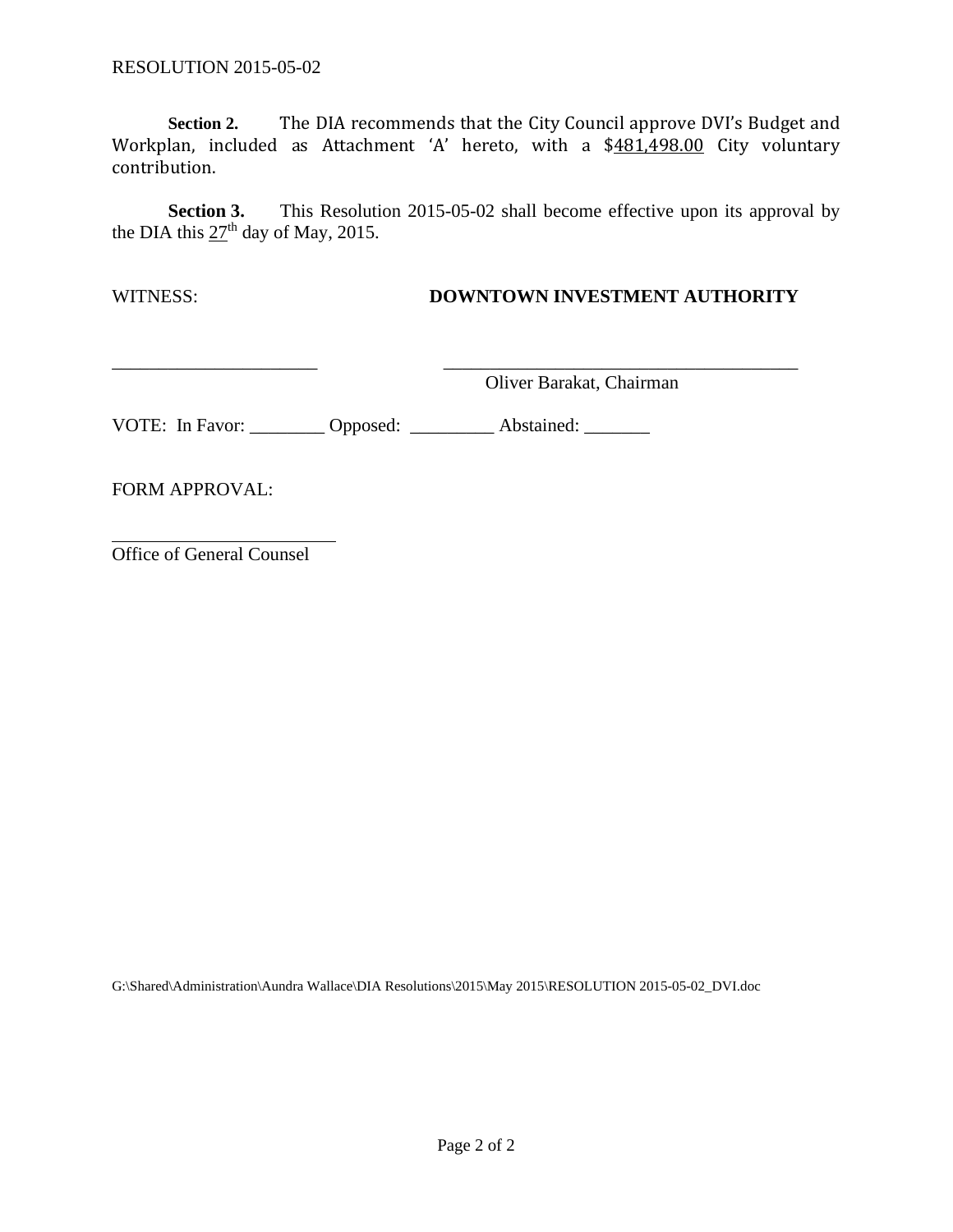#### **A RESOLUTION OF THE DOWNTOWN INVESTMENT AUTHORITY SUPPORTING THE DESIGNATION OF ELENA FLATS, LOCATED AT 122 EAST DUVAL STREET IN DOWNTOWN JACKSONVILLE, AS A LOCAL LANDMARK, URGING AND REQUESTING THE CITY COUNCIL TO MAKE THE DESIGNATION; PROVIDING AN EFFECTIVE DATE.**

**WHEREAS**, the Downtown Investment Authority ("DIA") has been designated by the City of Jacksonville as the Community Redevelopment Agency ("CRA") for community redevelopment areas within the boundaries of Downtown pursuant to Ordinance 2012-364-E, and was formed in order to revitalize and create a vibrant and dynamic Downtown; and

**WHEREAS,** the DIA supports the local (City of Jacksonville) landmark designation of 122 East Duval Street, also known as the Elena Flats Building; and

**WHEREAS,** local landmark designation provides economic incentives in the form of property tax abatement, income tax credit, and access to local, state and federal grants for the renovation of historic buildings; and

**WHEREAS,** local landmark designation does not prevent an owner of an historic property from demolishing or altering a structure, but does require a deliberative process through the Jacksonville Historic Preservation Commission and the City Council prior to taking those actions; and

**WHEREAS**, the DIA proposed a Business Investment and Development Strategy for Downtown ("BID Plan") which was enacted by the City Council in Ordinance 2014-560-E; and

**WHEREAS,** the BID Plan contains seven (7) Redevelopment Goals, the first of which is "Redevelopment Goal No. 1: Reinforce Downtown as the City's unique epicenter for business, history, culture, education, and entertainment" with two Strategic Objectives of that Goal being "Protect and revitalize historic assets" and "encourage green building practices"; and

**WHEREAS,** the DIA recognizes that our few remaining historic structures are an important feature of what makes downtown Jacksonville attractive and provides a unique sense of place; and

**WHEREAS,** the second Goal of the BID Plan is to "Increase rental and owner-occupied housing downtown, targeting key demographic groups seeking a more urban lifestyle"; and

**WHEREAS,** the renovation of the Elena Flats building back to its original design would provide 4 large luxury apartments for that key demographic group; and

**WHEREAS,** the BID Plan also includes specific projects for implementation, one of which, in the first year, is the designation of appropriate areas of downtown as historic districts for listing on the National Register of Historic Places, as administered by the United Stated Department of the Interior; and

**WHEREAS,** as one of its first projects, the DIA engaged consultants to study the downtown for National Register listing and prepare an application for National Register designation, which application has now proceeded to the state level for approval; and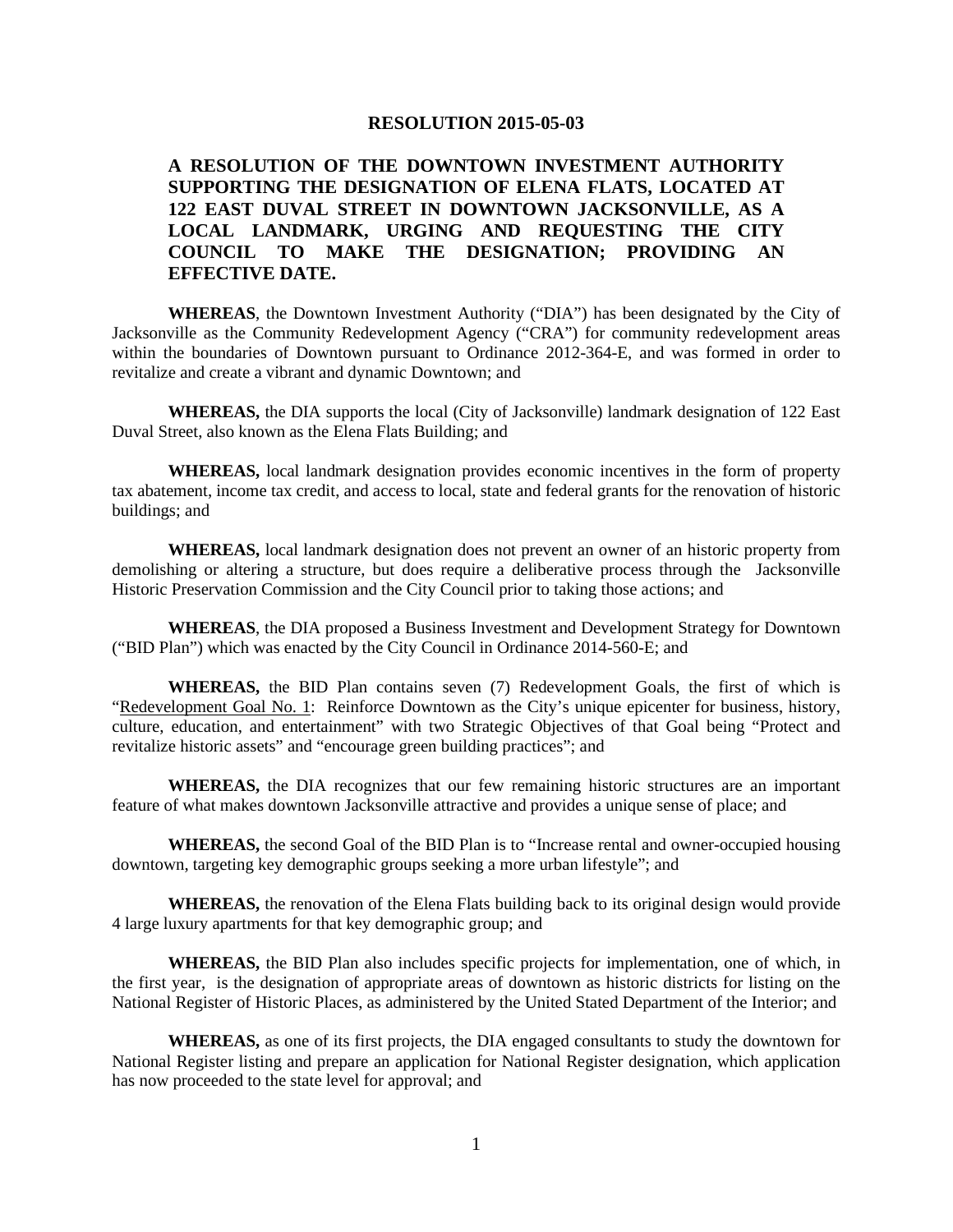**WHEREAS,** the Elena Flats structure was identified by the consultants as a contributing structure to the primary historic district area as determined by the study; and

**WHEREAS,** although listing on the National Register does not provide the property owner with local property tax abatement or the City with regulatory control as would a locally designated historic district, such national listing will provide property owners access to state grant funds and federal income tax credits for the renovation of applicable historic buildings without having to endure the delay and cost of pursuing individual National Register landmark status in order to take advantage of those incentives; and

**WHEREAS**, an application for the demolition of Elena Flats was made by the current property owner who intends to sell the property for use as a surface parking lot; and

**WHEREAS,** the current property owner has not paid property taxes in at least three years, and the property is currently scheduled for Tax Deed sale by the Duval County Tax Collector at some time this year; and

**WHEREAS,** the current property owner has owned the property since 2002, has not maintained the property, and as a result during that time has had 16 separate municipal code violations on the property; and

**WHEREAS,** the DIA objects to the creation of more surface parking lots downtown; and

**WHEREAS,** DIA's BID Plan *Design Guidelines* state, "Reuse and protect designated historic structures as well as structures eligible for designation" and within that guideline "Require the review and approval of replacement designs before allowing any building to be demolished"; and

**WHEREAS,** the *Design Guidelines* further state, "Minimize the impact of parking and service areas" by "locat[ing] parking lots and garages away from sidewalks and pedestrian connections; locate them within projects or off of service alleys"; and

**WHEREAS,** the *Design Guidelines* further state, in regards to the Cathedral District that it "will be promoted as a residential neighborhood", and that "large surface parking lots will be discouraged"; and

**WHEREAS,** the City Council, through Sec. 656.361.16, *Ordinance Code* discourages surface parking lots throughout downtown and discourages the demolition of existing buildings or structures to create surface parking lots; and

**WHEREAS,** pursuant to Sec. 656.361.5, *Ordinance Code*, accessory parking lots are only allowed within the Downtown Overlay Zone through an exception process and then only if the Downtown Design Review Board determines: that a parking deficiency exists in the area the lot is proposed, that there is a bona fide need from adjacent property owners and uses that an additional supply of parking is necessary, and that the demand cannot be met by existing parking facilities; and

**WHEREAS**, the DIA staff and others have tried repeatedly to contact and meet with the owner to gain access to the property to determine the extent of renovation required and to discuss the opportunity for selling to an entity that will restore the building, but have been unsuccessful in those attempts;

**WHEREAS,** the DIA staff has also met with the entity offering to purchase the property in order to create a surface parking lot for church services, and instead establish a plan for shared parking or other alternatives to the demolition of an historic structure;